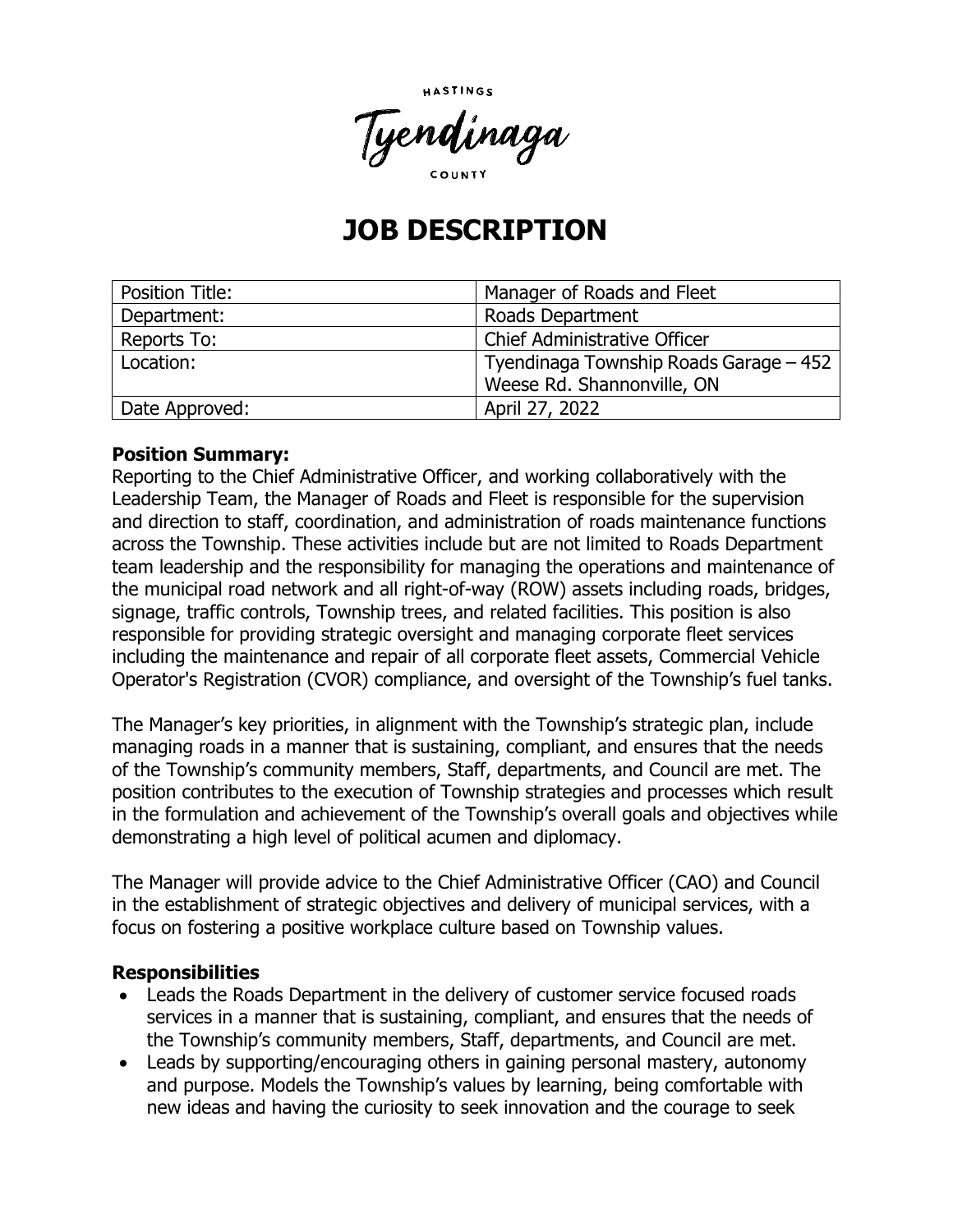change. Explores new technologies and/or best practices to re-think service practices and identify initiatives that can deliver greater benefit for the Township.

- Responsible for Roads Staff matters with respect to hiring, position transfer, training and development, performance management, termination, compensation, promotion and employee discipline in collaboration with the CAO, as appropriate.
- Supervises the Roads Department, assigns work and methods to be used, and takes responsibility for all the work relating to department projects. Provides training, orientation, and technical or functional guidance to the Department and the Leadership Team.
- Oversees the supervision of maintenance and repair work related to roads, street/traffic signage, street/catch basin cleaning, road patching, litter/debris pickup, cleaning, culvert maintenance, fencing and guardrail repair/installation
- Oversees the supervision of Winter operations supervision of and including road patrols, snow plowing, snow removal and salting/sanding on roads and sidewalks, culvert steaming and debris removal to ensure proper drainage etc.
- Prepares reports for Council. Attends Council meetings and other required meetings to provide information and advice.
- Participates in and contributes to the leadership of the organization, ensuring excellence in service delivery, including attending and contributing in meaningful ways to Leadership Team meetings.
- Develops Roads related policies, procedures and programs in collaboration with respective team members to ensure compliance with legislation. Implements and/or recommends operational changes, improvements and associated service levels supported by data that can be validated through public feedback, staff, and industry best-practices.
- Responds to inquiries and investigates complaints from the general public, community groups, Council and Staff in relation to roads service areas. Provides information, timely updates, and information regarding service levels that can be communicated, supported, and enforced in order to assist the division in continuous development of services for the public on the Township website.
- Provides input on the Township's Engineering Design Criteria and Guidelines. Participates in the review of, and provides technical comments on, all land development applications and the circulation process. Provides requirements and reviews core municipal infrastructure (roads, bridges and culverts), during construction and prior to assumption.
- Develops specifications of the technical terms and conditions for road resurfacing projects and fleet purchases. Prepares and reviews calls for Request for Proposals/Tenders. Makes recommendations on the hiring of contractors and required purchases.
- Develops and implements effective repair and preventive maintenance programs of a diverse municipal fleet of heavy-duty trucks, light-duty trucks, automobiles, construction equipment, turf maintenance equipment, and small-engine equipment, and specialized recreational facilities maintenance equipment. Ensures Commercial Vehicle Operator's Registration (CVOR) and fleet regulatory compliance.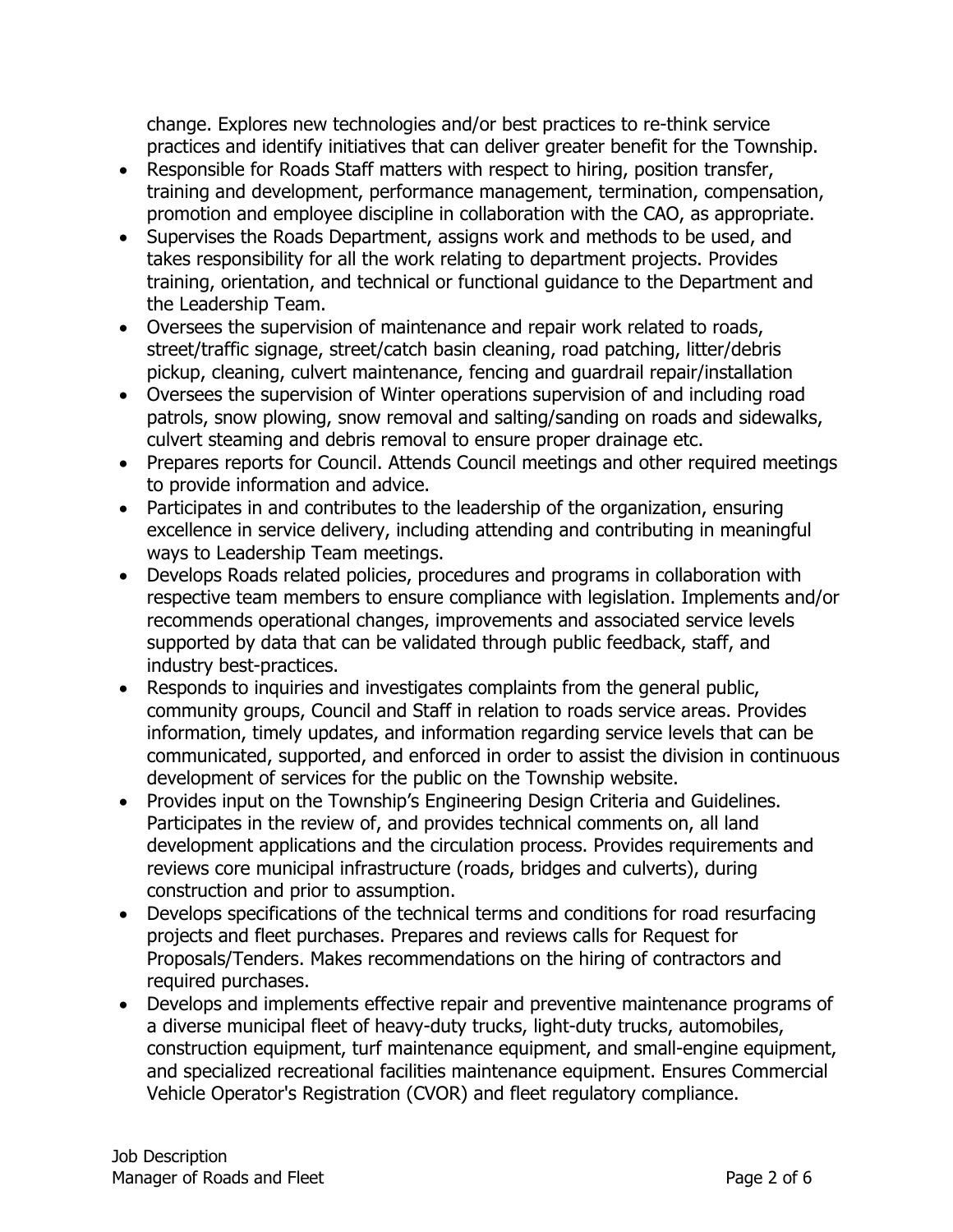- Conducts site inspections as required for entrance permits, lot grading requests, road conditions, utility approvals, etc.
- Responds to legislative changes and industry standards and recommends changes in Department policies and programs to the CAO.
- Prepares department budget for recommendation to the CAO and ultimately Council. Monitors, once approved, working co-dependently with the Finance Department. Provides oversight and administration of municipal service contracts for operations, and maintenance and repair of core municipal infrastructure (roads, bridges, culverts) and right-of-way assets.
- Determines the availability of grants, subsidies and other forms of funding and ensures eligibility, scheduling/timing and implementation requirements are fulfilled. Participates in the ongoing development and implementation of the Township's Asset Management Program.
- Develops and maintains a contact network with professionals in the field and counterparts in other municipalities. Reviews the feasibility of shared services and programs with neighbouring municipalities and/or related public sector organizations.
- Maintains a high degree of confidentiality and security of information. Where information is developed prior to Staff/Public release, ensures confidentiality of information produced for Council and other sensitive information consumers.
- Ensures compliance of the Occupational Health and Safety Act and other applicable legislation by:
	- a) Enforcing and/or following the Township's Health and Safety program, procedures and best practices.
	- b) Ensuring due diligence in all health and safety matters including but not limited to safe work practices, training, risk assessments, workplace inspections, investigations, procedures and reporting/correcting hazards.
- Performs other related tasks and functions as assigned that are required or dictated by the Municipality's needs relative to the nature of the position.

## **Qualifications**

#### **Education and Training**

- Completion of post-secondary education from an accredited educational institution, or equivalent training and/or experience, in Engineering, Technology, Business Administration, or other relevant discipline.
- Eligibility for or holder of a Certified Engineering Technologist (CET) designation from the Ontario Association of Certified Engineering Technicians and Technologists (OACETT) is considered an asset.
- Eligibility for or holder of a Certified Road Supervisor (CRS) from the Association of Ontario Road Supervisors is considered an asset.
- Formal leadership and coaching/mentoring training considered an asset.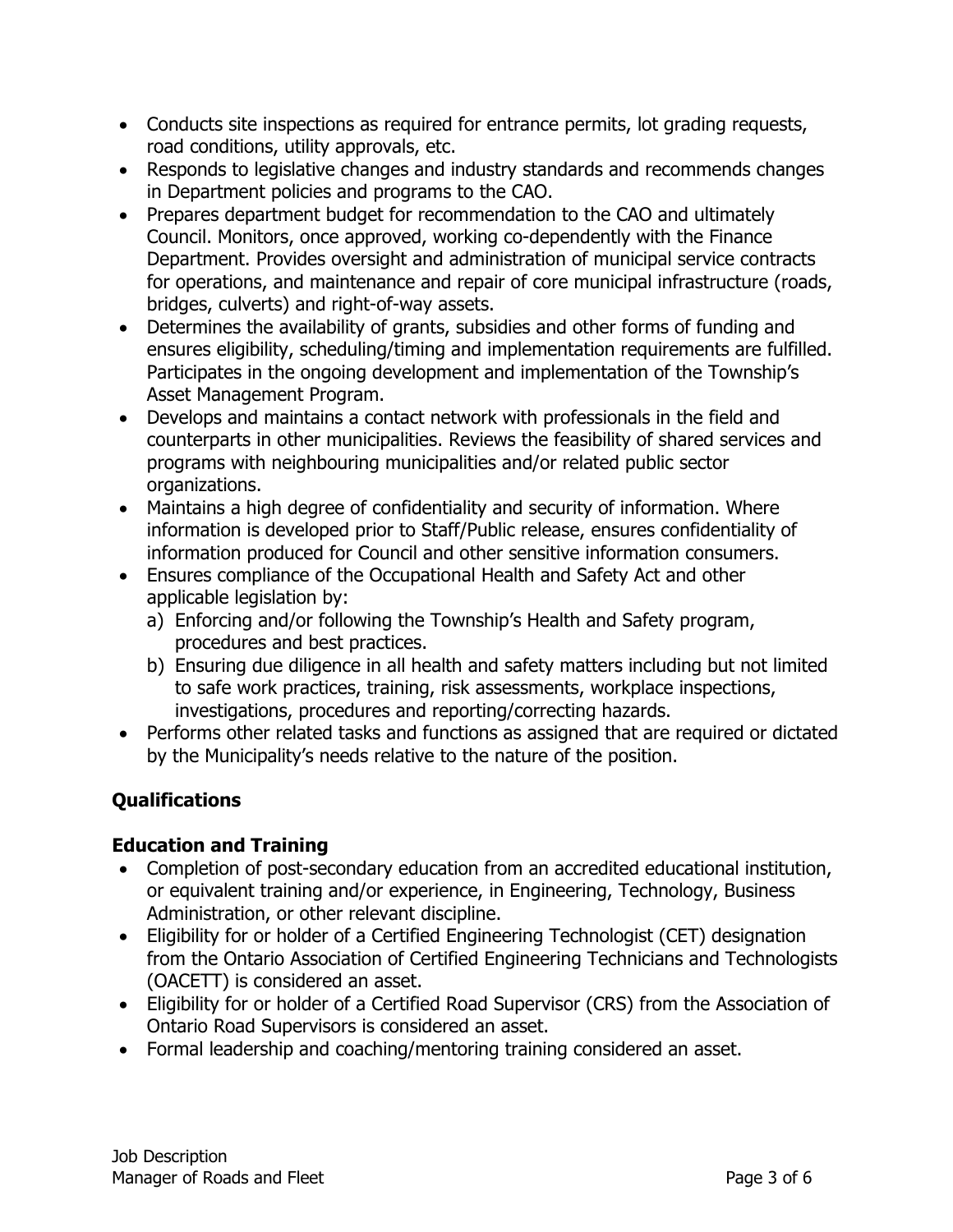- Commitment to continuing education and professional development; willing to attend conferences, courses and seminars as required, some of which may require overnight accommodation.
- Valid Class 'G' driver's license in good standing; Class 'DZ' Driver's Licence in good standing considered an asset.

#### **Experience**

- Minimum of 3 to 5 years of experience in the development, implementation and coordination of municipal operations and maintenance programs related to core municipal infrastructure (e.g. roads, bridges, culverts).
- Minimum of 3 to 5 years of progressive supervisory/management experience, preferably in a municipal or public sector environment.
- Experience preparing, analyzing and administering capital and operating budgets.
- Experience working with asset management software and computerized maintenance management software (e.g. fleet management software) is considered an asset.

## **Knowledge**

- Thorough working knowledge of municipal operational services including: winter and summer maintenance programs, drainage, ditching, asphalt management, gravel road maintenance, arboricultural practices.
- Thorough working knowledge of operation and maintenance of municipal road networks and all right-of-way (ROW) assets including roads, bridges, drainage systems, signage, sidewalks, Township trees, and related facilities.
- Demonstrated understanding of corporate fleet management principles including asset, business, financial, maintenance, risk, vehicle fuel and fleet information management.
- Knowledge of Occupational Health and Safety Act, Minimum Maintenance Standards O.Reg. 239/03, Highway Traffic Act, Commercial Vehicle Operator's Registration (CVOR), Technical Standards and Safety Act, O.Reg.217/01 Liquid Fuels; Environmental Protection Act, and Pesticides Act.
- Sound knowledge of applicable federal, provincial and municipal legislation, as well as employee relations principles and practices, local government functions and responsibilities.

## **Skills and Competencies**

- Must meet the requirements of a Competent Person as defined by the Occupational Health and Safety Act.
- Innovative, inclusive and transparent leader; motivates, develops, empowers and engages others.
- Strong computer skills including word processing/spreadsheet software, internet and e-mail programs and related office equipment.
- Superior interpersonal and public relations skills to deal courteously and effectively with all levels of staff and government, elected officials, local boards/commissions,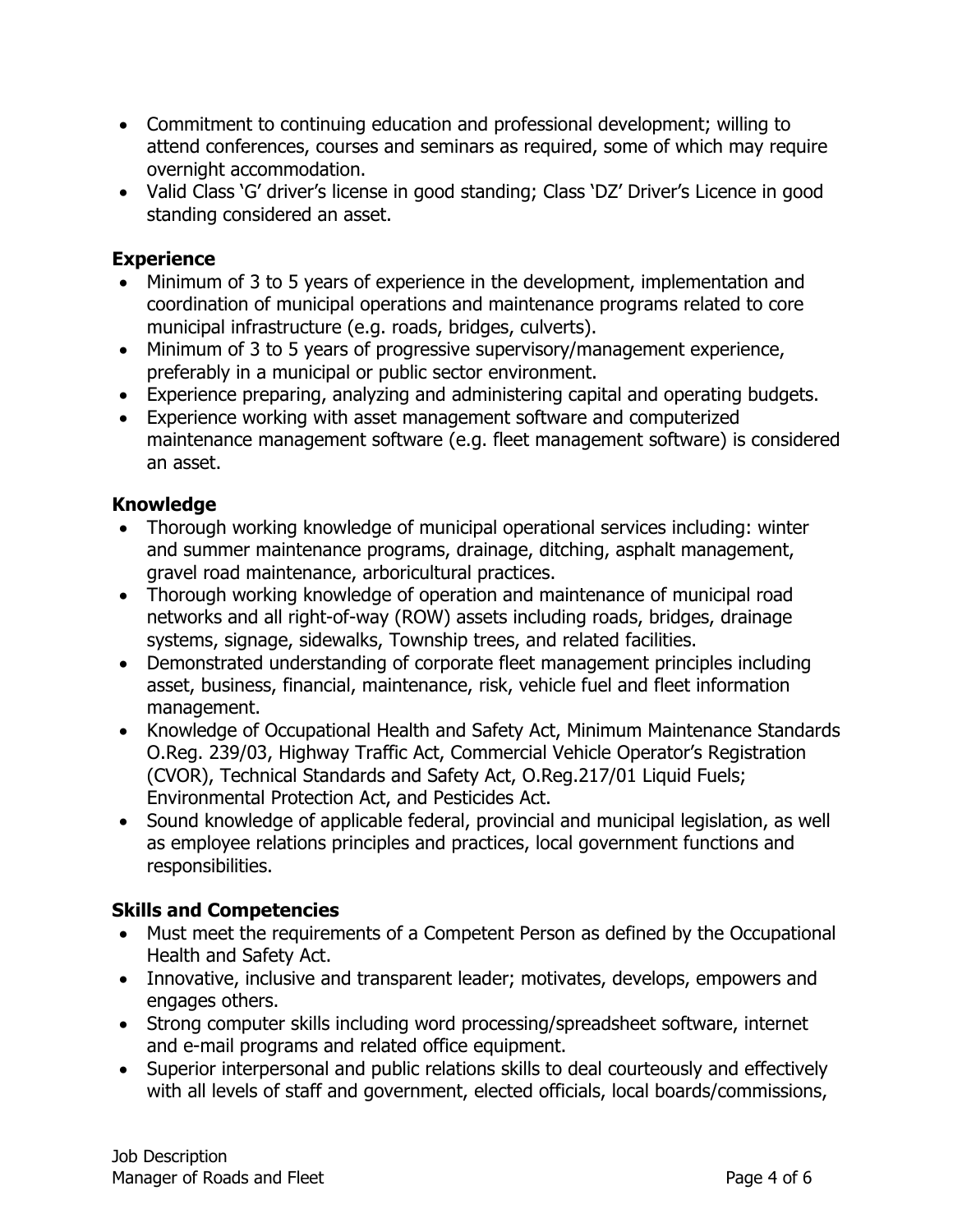community groups and organizations, and the general public with the ability to exercise tact, diplomacy and good judgement at all times.

- Strong written and verbal communications skills and analytical skills as well as an effective presentation style and method.
- Well organized, flexible and able to deal with multiple priorities; organizes own time effectively, prioritizes and delegates appropriately, prepares in advance and sets realistic timeframes; ensures all activities and resources are used efficiently and effectively, and monitors progress toward operational or strategic objectives; ability to prioritize workload, considers competing interests, and adapts readily to rapidly changing demands, circumstances, and unrelenting deadlines.
- Comfortable with new ideas and has the curiosity to seek new opportunities and implement change; collaborative decision maker focused on practical, timely solutions; self-assured and confident; drives towards results while constantly problem-solving; learns quickly; recognizes and adapts to evolving conditions; translates knowledge and ideas into action and tangible and measurable outcomes.
- Delegates effectively and ensures individual and team accountability; uses proper judgment and makes decisions and takes actions to resolve issues.
- Positively influences others; encourages, inspires and supports others to deliver; has the ability to understand how individuals at all levels operate and how best to use that understanding to achieve objectives.
- Demonstrated ability to relate to and/or appreciate all levels of stakeholders with multiple and sometimes competing priorities.
- Demonstrated team building and relationship management skills and a proven ability to work across departments and with stakeholders; establishes and maintains effective working relationships with the Public, Staff and the Leadership Team.
- Establishes an efficient execution of work and motivates subordinates to develop to the highest potential of their capabilities; plans, directs, co-ordinates, assigns and reviews the work of professional subordinates.
- Resolves conflicts without major disruption to workflows or interpersonal relationships.

## **Effort, Physical Demands and Working Conditions**

- Normal workweek  $-40$  hours, with evening meetings and some overtime required, including attendance in the event of emergency situations, or critical situations requiring an immediate response.
- Performance of duties normally takes place in office, municipal facilities, and outdoor environments. Environments also include out-of-office meetings and site visits and/or inspections. Required, from time to time, to attend meetings, seminars/conferences in locations outside of the Township.
- Position involves physical efforts of sitting, standing, walking, and prolonged computer/office equipment use.
- Position involves both mental and visual concentration, with close